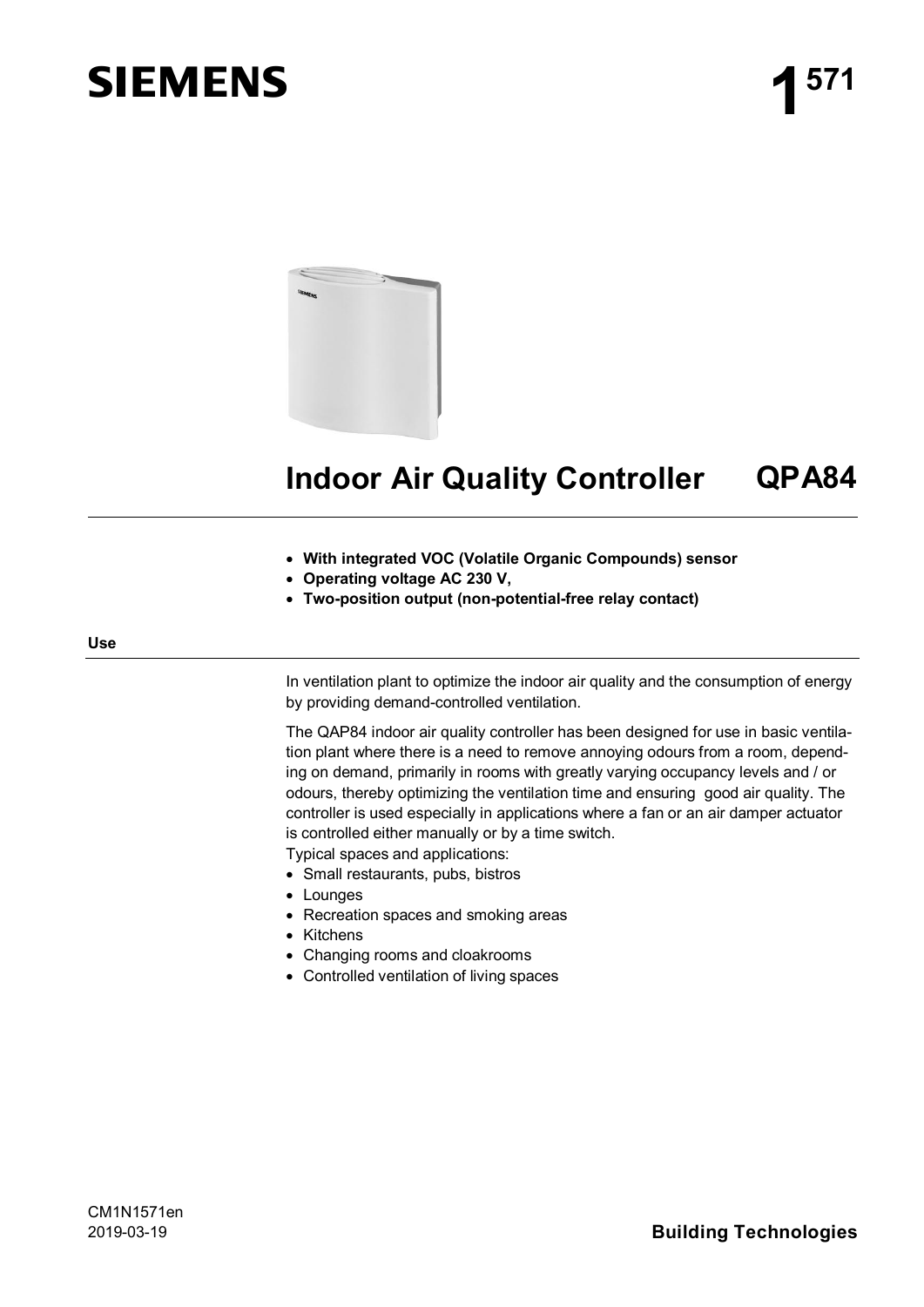#### **Application examples**



#### **Functions**

The integrated VOC sensor measures concentrations of odorous substances and gases, such as tabacco smoke, human body odours, kitchen odours, carbon monoxide, methane, ethanol, acetone, methanol, etc., in the room air.

The concentrations measured by the sensor are compared with the setpoint. If the setpoint is exceeded, the fan or the air damper actuator will be switched on via control output Y1. When the air quality improves as a result of the ventilation or other influencing factors, the device connected to control output Y1 will be deactivated again.

The QPA84 is supplied with a factory-set setpoint. As soon as the controller is connected to power, the self-adaptation algorithm ensures that the indoor air quality setpoint will be matched to the local supply air quality.

The switching on / off behaviour of control output Y1 can be changed by means of a shorting plug:

| <b>Position of</b><br>shorting plug | <b>Action</b>                                                               |
|-------------------------------------|-----------------------------------------------------------------------------|
| 571201                              | Very good air quality level, increased energy consumption <sup>1)</sup>     |
| 571202                              | Good air quality level, optimum energy consumption $1$<br>(factory setting) |
|                                     | Acceptable air quality level, minimum energy consumption <sup>1)</sup>      |

1) Energy consumption resulting from heating or cooling and fan operation.

To change the position of the shorting plug, the housing cover must be removed. This work must be carried out by an authorized electrician since there is a risk of touching mains–carrying wires or parts.

#### **Ordering**

**Caution!**

| Product number   Stock number                       |           | Designation                   |  |  |  |
|-----------------------------------------------------|-----------|-------------------------------|--|--|--|
| QPA84                                               | BPZ:QPA84 | Indoor air quality controller |  |  |  |
| When ordering, please give name and type reference. |           |                               |  |  |  |

#### **Equipment combinations**

For indoor air quality control with extract air dampers: OpenAir<sup>™</sup> two-position air damper actuators **GCA32..** see data sheet N4613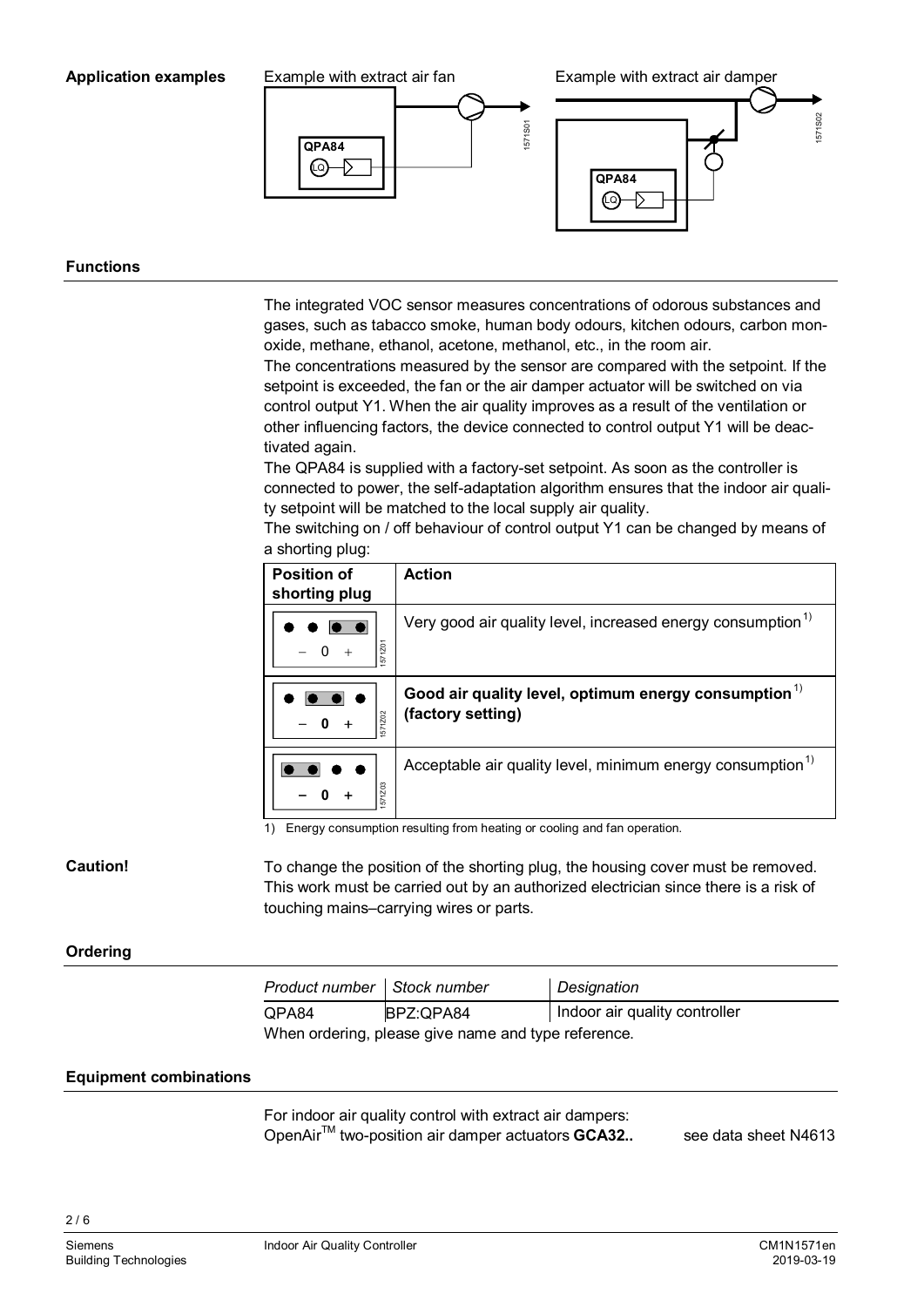The controller consists of three major parts: the mounting plate made of plastic, the housing which accommodates the sensor and the control electronics, and the housing cover which is also made of plastic. Using suitable screws, the mounting plate is secured to a commercially available recessed conduit box. The housing engages in the mounting plate and is then secured by means of two catches. After wiring, the housing cover is also secured with two catches.





 $\mathbf 1$ 

- 1 Connection terminals
- 2 Shorting plug for changing the switching on / off behaviour of control output Y1. Plug positions:
	- = acceptable air quality
	- **0** = good air quality (factory setting)
	- + = very good air quality
- 3 VOC sensing element

#### **Engineering notes**

|          | Power supply to the QPA84 should not be interrupted during operation (e.g. by a<br>manual switch or time switch program). If interrupted, the controller will lose the<br>adapted indoor air quality setpoint (the optimum setpoint for the room).                                                                                                                                                                                                                                                                                                                                                                                                                         |  |  |
|----------|----------------------------------------------------------------------------------------------------------------------------------------------------------------------------------------------------------------------------------------------------------------------------------------------------------------------------------------------------------------------------------------------------------------------------------------------------------------------------------------------------------------------------------------------------------------------------------------------------------------------------------------------------------------------------|--|--|
| Caution! | • The QPA84 may not be used for safety-related gas measurements!<br>The screw terminals are only suited for installation wires. Stranded wires are not<br>permitted!<br>• A 10 A prefuse must be used in the power supply line $(L)$ to the controller.<br>• The two terminals for the protective earth (interconnected inside the unit) are<br>merely used for earthing a regulating unit of safety class I connected to output<br>Y1<br> A <br>The maximum permissible switching<br>current (I) at output Y1 must be ob-<br>served. It is dependent on the ambient<br>temperature (T) of the QPA84:<br>20<br>5<br>15<br>25<br>30<br>35<br>40<br>45<br>10<br>50 [療]<br>-5 |  |  |
|          | <b>WARNING</b>                                                                                                                                                                                                                                                                                                                                                                                                                                                                                                                                                                                                                                                             |  |  |
|          | No internal line protection for supply lines to external consumers<br>Risk of fire and injury due to short-circuits                                                                                                                                                                                                                                                                                                                                                                                                                                                                                                                                                        |  |  |

Adapt the line diameters as per local regulations to the rated value of the installed fuse.

 $3/6$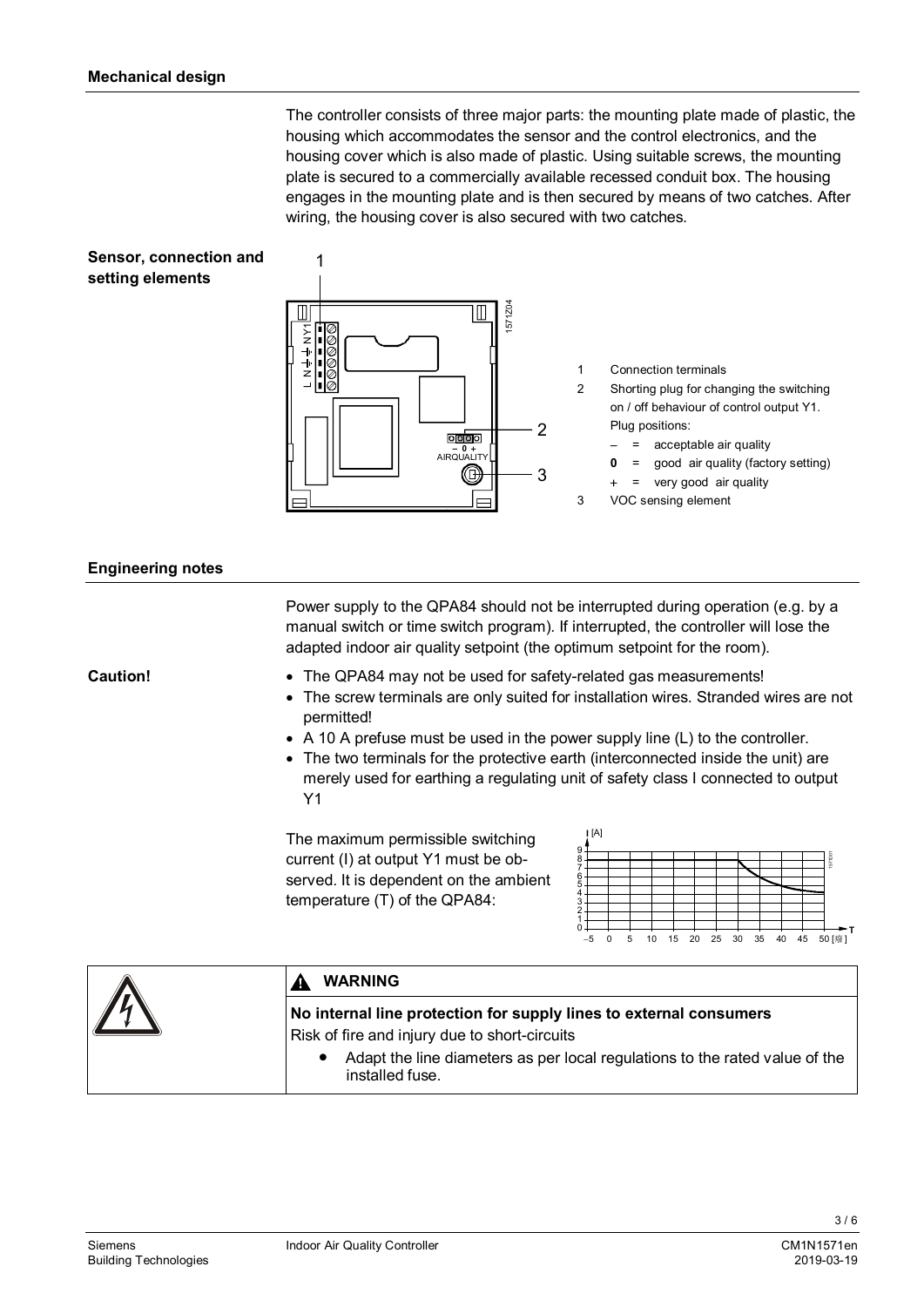|                            | Mounting location: in the room.                                                                                                                             |
|----------------------------|-------------------------------------------------------------------------------------------------------------------------------------------------------------|
|                            | The location where the controller is mounted should be representative of the indoor<br>air quality level, e.g. on an open wall, 1.5 to 3 m above the floor. |
|                            | The controller should not be mounted in niches or bookshelves, not behind cur-                                                                              |
|                            | tains, etc., or in locations where people are continuously present (within one to two<br>meters), such as speaker's desks, working places, etc.             |
|                            | The permissible environmental conditions must be observed.                                                                                                  |
|                            | The controller is supplied complete with detailed mounting instructions.                                                                                    |
| Caution!                   | The controller must be installed by an authorized electrician.                                                                                              |
| <b>Commissioning notes</b> |                                                                                                                                                             |
|                            |                                                                                                                                                             |

The VOC sensing element requires about one minute to attain the right operating temperature.

Control output Y1 can be activated by the electronics, depending on the mixed-gas concentration in the room.

The proper functioning of the QPA84 can then be checked as follows:

- Hold a cloth or cotton-wool pad saturated with alcohol in front of the unit's ventilation slots, or

- Let gas from a cigarette lighter enter the ventilation slots

Then, control output Y1 will be activated after a short period of time.

## **Operating notes**

After about two days, the QPA84 will assume the setpoint that ensures optimum indoor air quality. This is accomplished by the setpoint adaptation algorithm. The algorithm adjusts the setpoint periodically. For this reason, the power supply to the controller should not be interrupted. The unit is maintenance-free.

#### **Disposal**



The device is considered electrical and electronic equipment for disposal in terms of the applicable European Directive and may not be disposed of as domestic garbage.

- · Dispose of the device through channels provided for this purpose.
- · Comply with all local and currently applicable laws and regulations.

4 / 6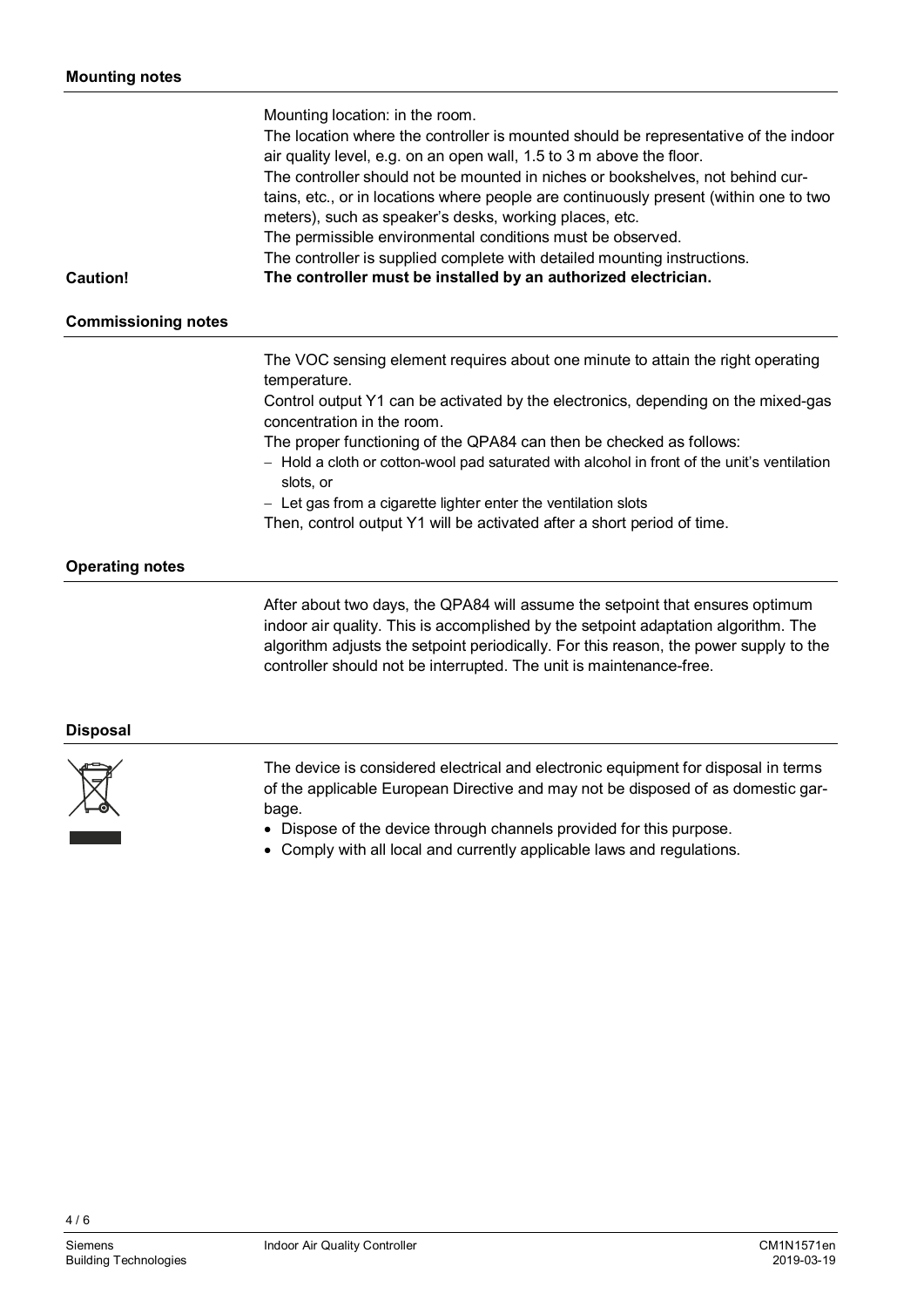### **Technical data**

| Power supply                    | Operating voltage<br>Mains frequency<br>Power consumption<br>External supply line protection                                                                                                                                                                                         | AC 230 V + 10 % $-15$ %<br>50 / 60 Hz $\pm$ 4 %<br>0.5 VA<br>Fuse slow max. 10 A<br>or<br>Circuit breaker max. 13 A<br>Characteristic B, C, D according to EN 60898                                                                                                                                                                                                     |
|---------------------------------|--------------------------------------------------------------------------------------------------------------------------------------------------------------------------------------------------------------------------------------------------------------------------------------|-------------------------------------------------------------------------------------------------------------------------------------------------------------------------------------------------------------------------------------------------------------------------------------------------------------------------------------------------------------------------|
| Control output Y1               | <b>Breaking voltage</b><br>Switching current <sup>1)</sup>                                                                                                                                                                                                                           | non-potential-free switching contact AC 230 V<br>max. $8$ A (res.)<br>max. 6.8 A (ind.), $cos\varphi = 0.6$                                                                                                                                                                                                                                                             |
|                                 | External supply line protection                                                                                                                                                                                                                                                      | Refer to section "Power Supply"                                                                                                                                                                                                                                                                                                                                         |
| Terminals                       | <b>Connection terminals</b><br>Cable lengths L, N, PE, Y1                                                                                                                                                                                                                            | screw terminals for wires of 1 to 2.5 mm <sup>2</sup><br>depending on the load and in compliance with local<br>regulations                                                                                                                                                                                                                                              |
| Degree of protection            | <b>Protection class</b><br>Protection degree of housing                                                                                                                                                                                                                              | I according to EN 60730-1<br>IP30 according to EN 60529                                                                                                                                                                                                                                                                                                                 |
| <b>Environmental conditions</b> | Operation<br>Climatic conditions<br>Temperature<br>Humidity<br>Mechanical conditions<br>Transport<br><b>Climatic conditions</b><br>Temperature<br>Humidity<br><b>Mechanical conditions</b><br>Product standard<br>Electromagnetic compatibility (Applications)<br>EU Conformity (CE) | to IEC 60721-3-3<br>class 3K5<br>$-5+50$ °C (non-condensing)<br>$< 85 \%$ r.h.<br>class 3M2<br>to IEC 60721-3-2<br>class 2K3<br>$-25+65$ °C<br><95 % r.h.<br>class 2M2<br>EN 60730-1<br>Automatic electrical controls for household and<br>similar use<br>For use in residential, commerce, light-industrial<br>and industrial environments<br>CM2T1571xx <sup>2)</sup> |
| Dimensions                      | Refer to "Dimensions"                                                                                                                                                                                                                                                                |                                                                                                                                                                                                                                                                                                                                                                         |
| Weight                          | Incl. packing                                                                                                                                                                                                                                                                        | $0.28$ kg                                                                                                                                                                                                                                                                                                                                                               |
|                                 | 1)<br>QPA84 (refer to "Engineering notes")                                                                                                                                                                                                                                           | The maximum permissible switching current is dependent on the ambient temperature of the                                                                                                                                                                                                                                                                                |

2) The documents can be downloaded from <http://siemens.com/bt/download>

#### **Internal diagrams**